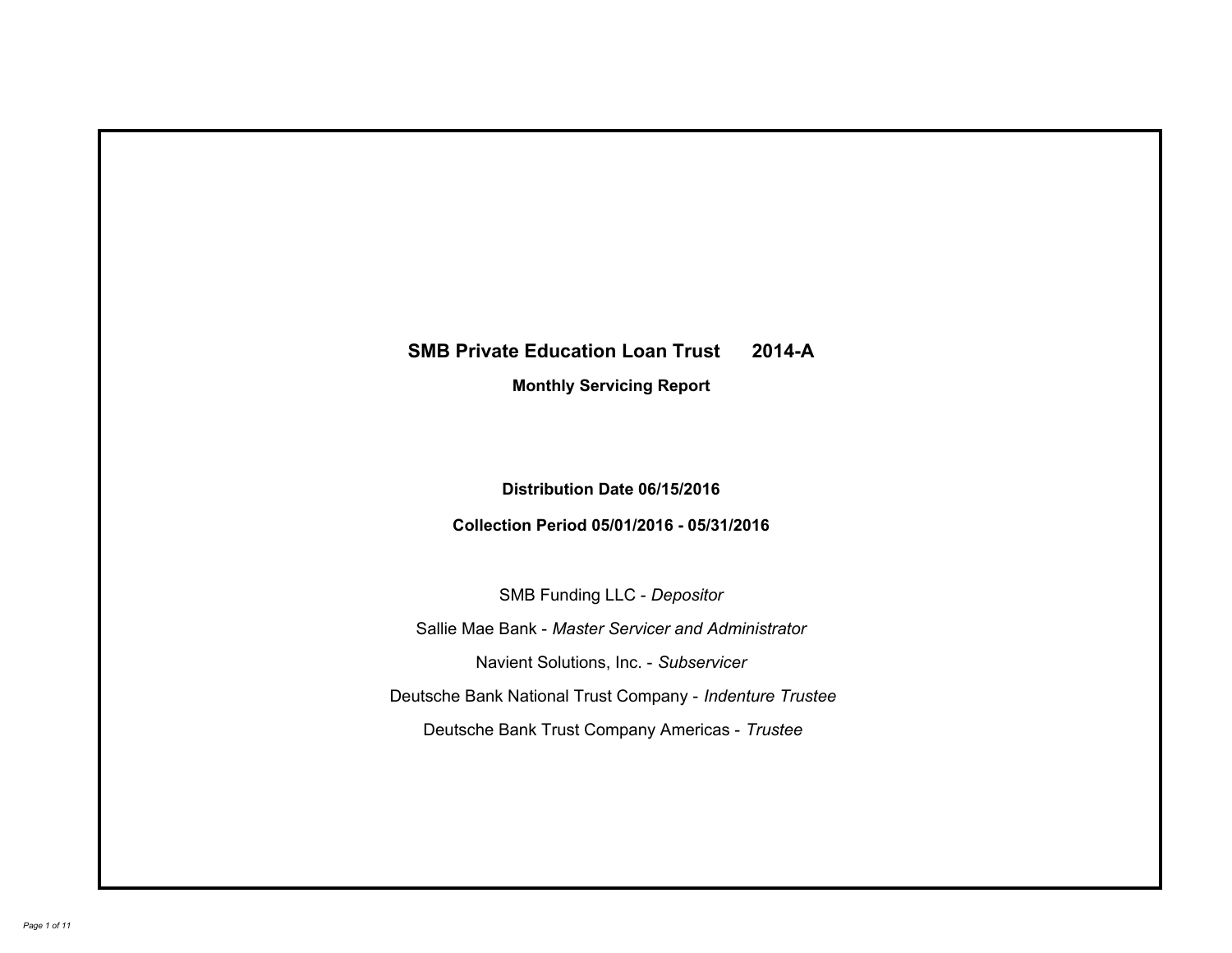|  |  |  | <b>Deal Parameters</b> |  |
|--|--|--|------------------------|--|
|--|--|--|------------------------|--|

| Α       | <b>Student Loan Portfolio Characteristics</b>   |            | 08/07/2014       | 04/30/2016       | 05/31/2016       |
|---------|-------------------------------------------------|------------|------------------|------------------|------------------|
|         | <b>Principal Balance</b>                        |            | \$361,523,983.59 | \$322,221,870.37 | \$319,222,900.92 |
|         | Interest to be Capitalized Balance              |            | 17,313,307.43    | 15,546,129.11    | 15,739,743.73    |
|         | Pool Balance                                    |            | \$378,837,291.02 | \$337,767,999.48 | \$334,962,644.65 |
|         | Weighted Average Coupon (WAC)                   |            | 7.81%            | 7.79%            | 7.77%            |
|         | Weighted Average Remaining Term                 |            | 138.29           | 139.67           | 139.89           |
|         | Number of Loans                                 |            | 33,555           | 29,319           | 29,070           |
|         | Number of Borrowers                             |            | 26,651           | 22,954           | 22,759           |
|         | Pool Factor                                     |            |                  | 0.891591212      | 0.884186041      |
|         | Since Issued Total Constant Prepayment Rate (1) |            |                  | 6.42%            | 6.47%            |
| $\sf B$ | <b>Debt Securities</b>                          | Cusip/Isin | 05/16/2016       |                  | 06/15/2016       |
|         | A1                                              | 784456AA3  | \$48,569,709.26  |                  | \$44,875,338.39  |
|         | A <sub>2</sub> A                                | 784456AB1  | \$68,000,000.00  |                  | \$68,000,000.00  |
|         | A <sub>2</sub> B                                | 784456AC9  | \$68,000,000.00  |                  | \$68,000,000.00  |
|         | A <sub>3</sub>                                  | 784456AD7  | \$50,000,000.00  |                  | \$50,000,000.00  |
|         | B                                               | 784456AE5  | \$36,000,000.00  |                  | \$36,000,000.00  |
|         | C                                               | 784456AF2  | \$42,000,000.00  |                  | \$42,000,000.00  |
|         |                                                 |            |                  |                  |                  |
| С       | <b>Certificates</b>                             | Cusip/Isin | 05/16/2016       |                  | 06/15/2016       |
|         | <b>Excess Distribution</b>                      | 784456AG0  | \$100,000.00     |                  | \$100,000.00     |
|         |                                                 |            |                  |                  |                  |
| D       | <b>Account Balances</b>                         |            | 05/16/2016       |                  | 06/15/2016       |
|         | Reserve Account Balance                         |            | \$958,735.00     |                  | \$958,735.00     |
| E       | <b>Asset / Liability</b>                        |            | 05/16/2016       |                  | 06/15/2016       |
|         | Overcollateralization Percentage *              |            | 19.89%           |                  | 20.33%           |
|         | Specified Overcollateralization Amount *        |            | \$101,330,399.84 |                  | \$100,488,793.40 |
|         | Actual Overcollateralization Amount *           |            | \$67,198,290.22  |                  | \$68,087,306.26  |
|         |                                                 |            |                  |                  |                  |

\* Based on the Rated debt securities (Class A and Class B Bonds)

(1) Since Issued Total CPR calculations found in monthly servicing reports issued on or prior to September 15, 2015 originally included loans that were removed from the pool by the sponsor because they became ineligible for the pool between the cut-off date and settlement date. On October 5, 2015, Since Issued Total CPR calculations were revised to exclude these loans and all prior monthly servicing reports were restated. For additional information, see 'Since Issued CPR Methodology' found on page 11 of this report.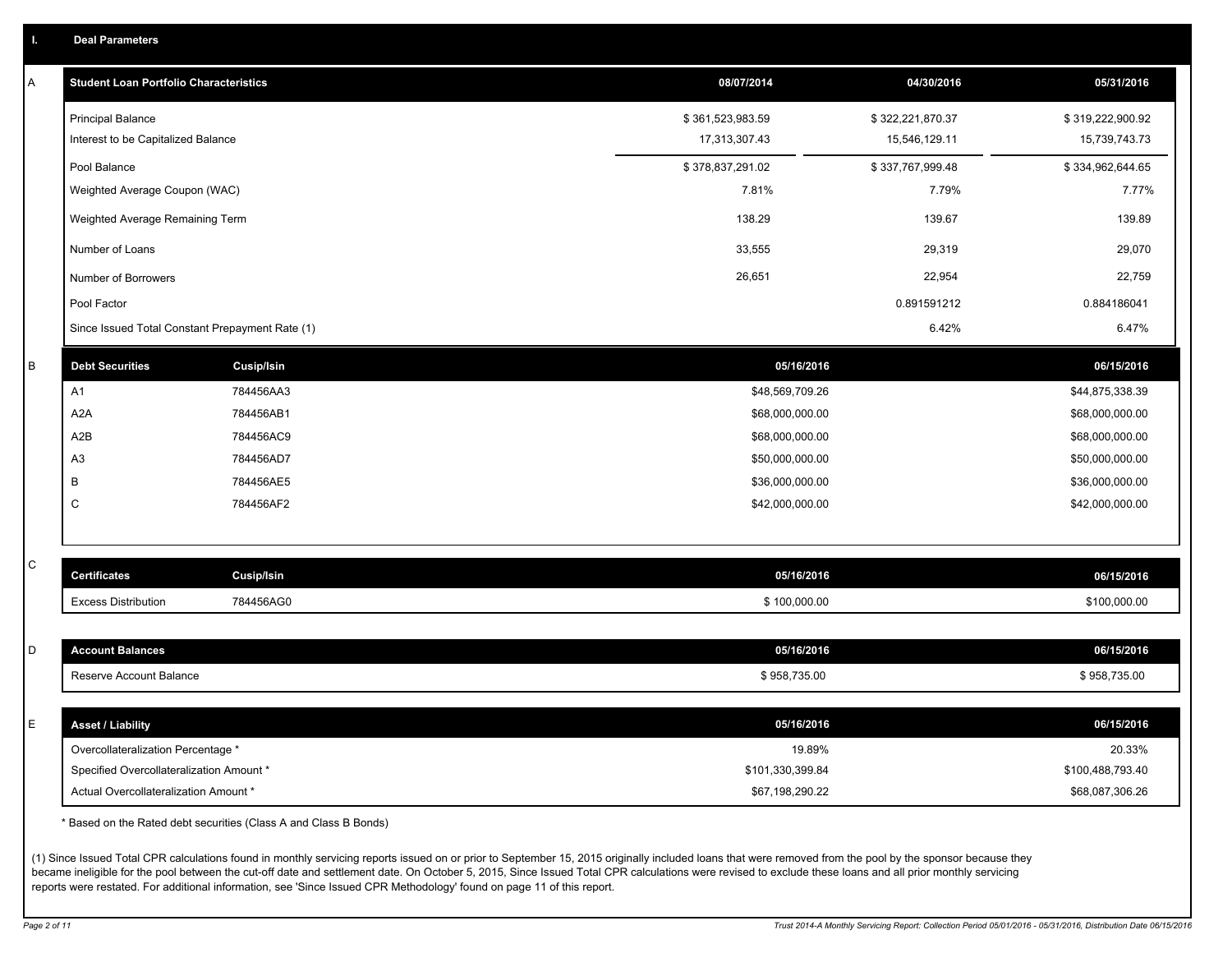### **II. 2014-A Trust Activity 05/01/2016 through 05/31/2016**

| A         | <b>Student Loan Principal Receipts</b>                           |                |
|-----------|------------------------------------------------------------------|----------------|
|           | <b>Borrower Principal</b>                                        | 3,254,992.50   |
|           | <b>Consolidation Activity Principal</b>                          | 0.00           |
|           | Seller Principal Reimbursement                                   | 0.00           |
|           | Servicer Principal Reimbursement                                 | 0.00           |
|           | Delinquent Principal Purchases by Servicer                       | 0.00           |
|           | <b>Other Principal Deposits</b>                                  | 0.00           |
|           | <b>Total Principal Receipts</b>                                  | \$3,254,992.50 |
| В         | <b>Student Loan Interest Receipts</b>                            |                |
|           | <b>Borrower Interest</b>                                         | 1,309,136.37   |
|           | <b>Consolidation Activity Interest</b>                           | 0.00           |
|           | Seller Interest Reimbursement                                    | 0.00           |
|           | Servicer Interest Reimbursement                                  | (30.37)        |
|           | Delinquent Interest Purchases by Servicer                        | 0.00           |
|           | Other Interest Deposits                                          | 8,239.59       |
|           | <b>Total Interest Receipts</b>                                   | \$1,317,345.59 |
| C         | <b>Recoveries on Realized Losses</b>                             | \$2,282.20     |
| D         | <b>Investment Income</b>                                         | \$1,253.92     |
| Е         | <b>Funds Borrowed from Next Collection Period</b>                | \$0.00         |
| F         | <b>Funds Repaid from Prior Collection Period</b>                 | \$0.00         |
| G         | Loan Sale or Purchase Proceeds                                   | \$0.00         |
| H         | Initial Deposits to Collection Account                           | \$0.00         |
|           | <b>Excess Transferred from Other Accounts</b>                    | \$0.00         |
| J         | <b>Borrower Benefit Reimbursements</b>                           | \$0.00         |
| Κ         | <b>Gross Swap Receipt</b>                                        | \$0.00         |
| L         | <b>Other Deposits</b>                                            | \$0.00         |
| м         | <b>Other Fees Collected</b>                                      | \$0.00         |
| ${\sf N}$ | <b>AVAILABLE FUNDS</b>                                           | \$4,575,874.21 |
| O         | Non-Cash Principal Activity During Collection Period             | \$256,023.05   |
| P         | Aggregate Purchased Amounts by the Depositor, Servicer or Seller | \$0.00         |
| Q         | Aggregate Loan Substitutions                                     | \$0.00         |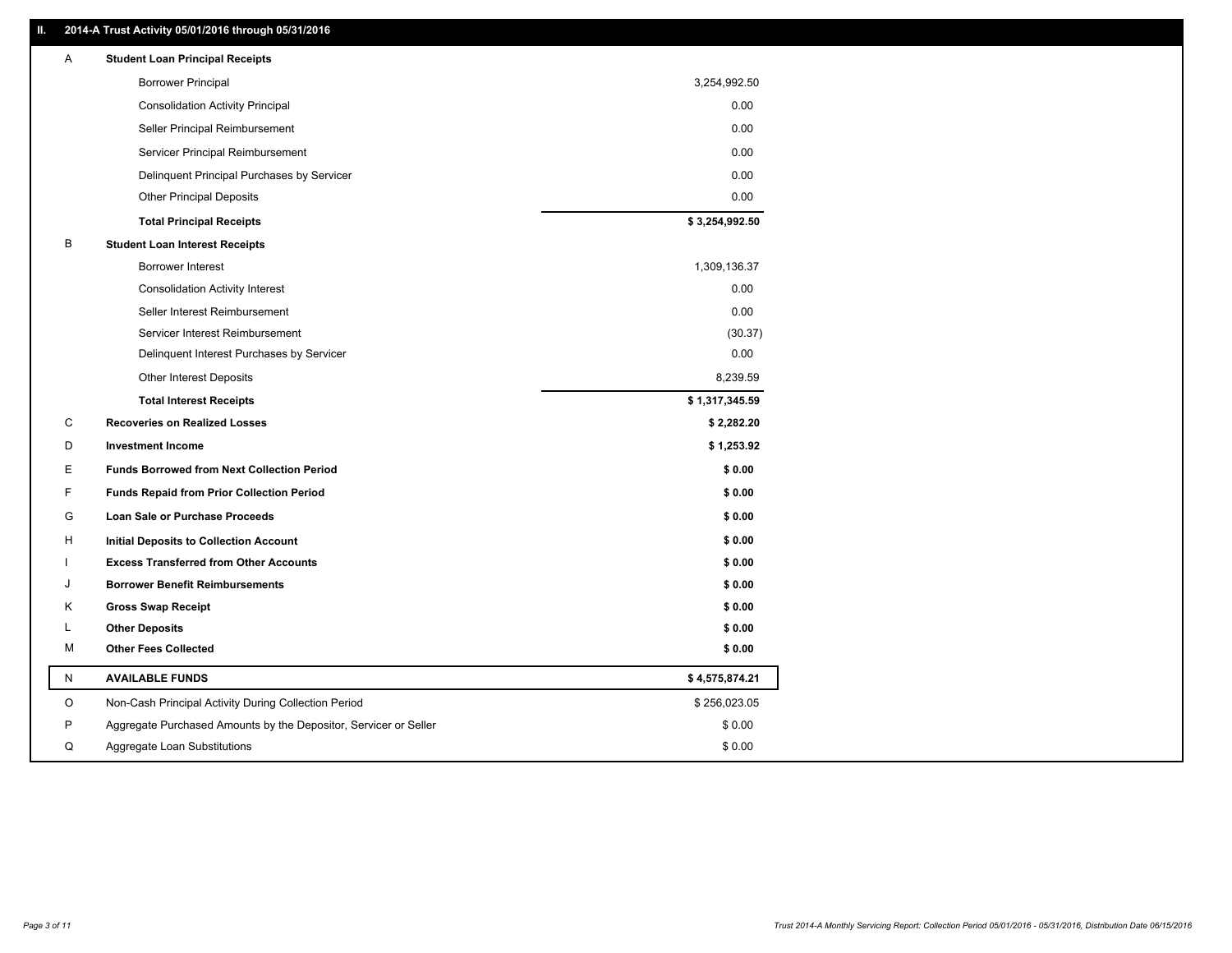|                   |                         | 05/31/2016               |         |                  | 04/30/2016     |                          |         |                  |                |
|-------------------|-------------------------|--------------------------|---------|------------------|----------------|--------------------------|---------|------------------|----------------|
|                   |                         | <b>Wtd Avg</b><br>Coupon | # Loans | Principal        | % of Principal | <b>Wtd Avg</b><br>Coupon | # Loans | Principal        | % of Principal |
| INTERIM:          | IN SCHOOL               | 8.74%                    | 2,560   | \$24,892,706.97  | 7.798%         | 8.72%                    | 3,245   | \$32,425,477.10  | 10.063%        |
|                   | GRACE                   | 8.75%                    | 1,578   | \$15,976,085.97  | 5.005%         | 8.83%                    | 935     | \$8,965,929.90   | 2.783%         |
|                   | <b>DEFERMENT</b>        | 8.74%                    | 1,023   | \$10,291,746.03  | 3.224%         | 8.71%                    | 1,084   | \$11,047,147.36  | 3.428%         |
| <b>REPAYMENT:</b> | <b>CURRENT</b>          | 7.50%                    | 22,420  | \$248,783,849.06 | 77.934%        | 7.51%                    | 22,417  | \$248,388,899.69 | 77.086%        |
|                   | 31-60 DAYS DELINQUENT   | 8.36%                    | 345     | \$4,000,716.79   | 1.253%         | 8.67%                    | 285     | \$3,497,876.54   | 1.086%         |
|                   | 61-90 DAYS DELINQUENT   | 9.11%                    | 160     | \$2,152,003.58   | 0.674%         | 8.44%                    | 163     | \$1,938,058.12   | 0.601%         |
|                   | 91-120 DAYS DELINQUENT  | 8.44%                    | 120     | \$1,516,574.31   | 0.475%         | 9.06%                    | 104     | \$1,264,868.77   | 0.393%         |
|                   | 121-150 DAYS DELINQUENT | 9.09%                    | 73      | \$834,521.33     | 0.261%         | 9.25%                    | 63      | \$770,398.24     | 0.239%         |
|                   | 151-180 DAYS DELINQUENT | 9.10%                    | 45      | \$570,506.22     | 0.179%         | 8.97%                    | 48      | \$552,473.68     | 0.171%         |
|                   | > 180 DAYS DELINQUENT   | 9.51%                    | 37      | \$380,571.17     | 0.119%         | 9.18%                    | 37      | \$406,236.91     | 0.126%         |
|                   | FORBEARANCE             | 7.96%                    | 709     | \$9,823,619.49   | 3.077%         | 8.07%                    | 938     | \$12,964,504.06  | 4.023%         |
| <b>TOTAL</b>      |                         |                          | 29,070  | \$319,222,900.92 | 100.00%        |                          | 29,319  | \$322,221,870.37 | 100.00%        |

Percentages may not total 100% due to rounding \*

\*\* Smart Option Interest Only loans and \$25 Fixed Payment loans classified as in repayment whether student borrowers are in school, in grace, in deferment or required to make full principal and interest payments on their l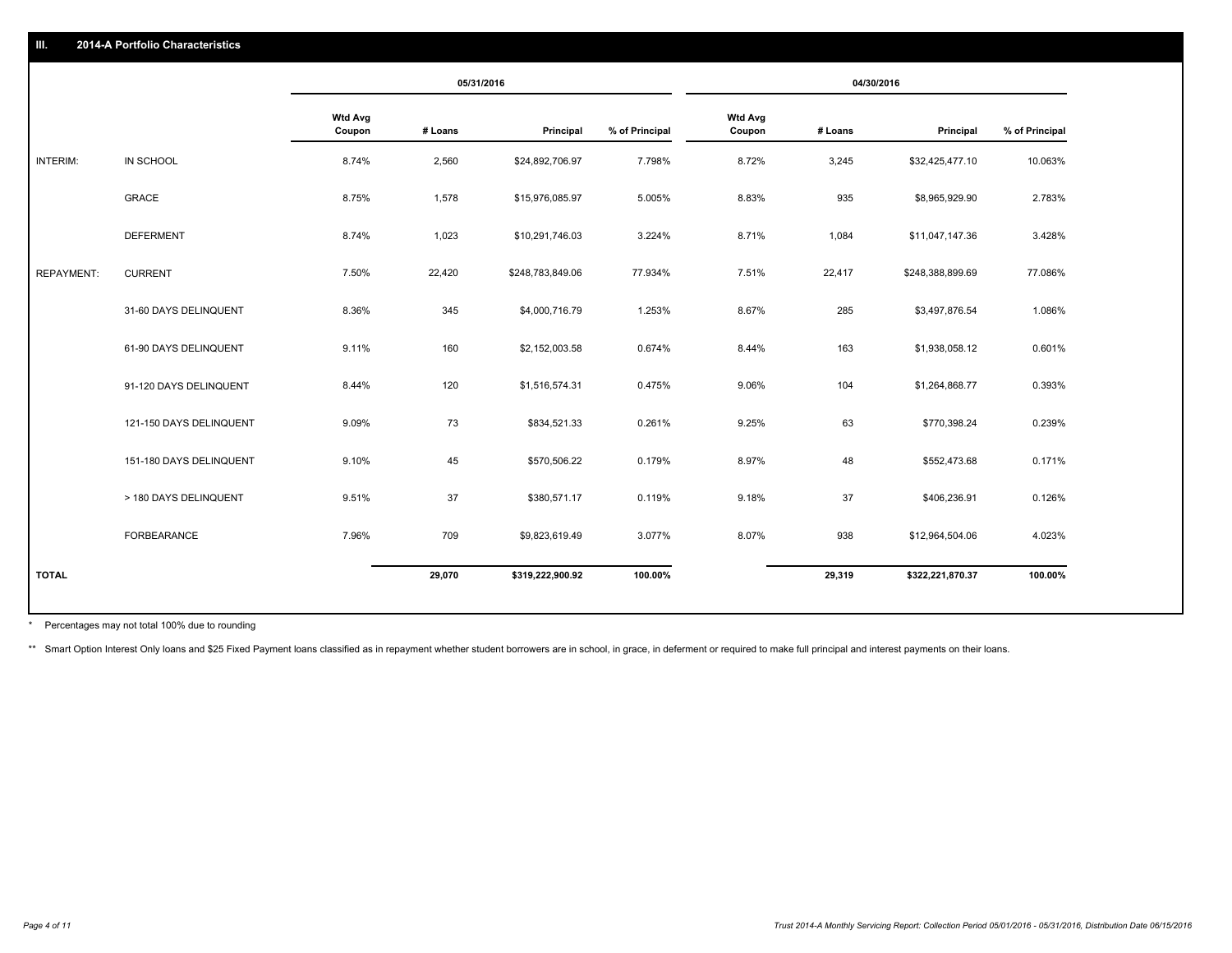|                                                         | 5/31/2016        | 4/30/2016        |
|---------------------------------------------------------|------------------|------------------|
| Pool Balance                                            | \$334,962,644.65 | \$337,767,999.48 |
| Total # Loans                                           | 29,070           | 29,319           |
| Total # Borrowers                                       | 22,759           | 22,954           |
| Weighted Average Coupon                                 | 7.77%            | 7.79%            |
| Weighted Average Remaining Term                         | 139.89           | 139.67           |
| Percent of Pool - Cosigned                              | 93.7%            | 93.7%            |
| Percent of Pool - Non Cosigned                          | 6.3%             | 6.3%             |
| Borrower Interest Accrued for Period                    | \$2,081,702.88   | \$2,045,114.31   |
| Outstanding Borrower Interest Accrued                   | \$17,224,781.41  | \$16,972,419.27  |
| Gross Principal Realized Loss - Periodic                | \$232,541.51     | \$160,956.20     |
| Gross Principal Realized Loss - Cumulative              | \$2,758,749.16   | \$2,526,207.65   |
| Delinguent Principal Purchased by Servicer - Periodic   | \$0.00           | \$0.00           |
| Delinquent Principal Purchased by Servicer - Cumulative | \$0.00           | \$0.00           |
| Recoveries on Realized Losses - Periodic                | \$2,282.20       | \$965.59         |
| Recoveries on Realized Losses - Cumulative              | \$118,868.58     | \$116,586.38     |
| Net Losses - Periodic                                   | \$230,259.31     | \$159,990.61     |
| Net Losses - Cumulative                                 | \$2,639,880.58   | \$2,409,621.27   |
| <b>Cumulative Gross Defaults</b>                        | \$2,758,749.16   | \$2,526,207.65   |
| Change in Gross Defaults                                | \$232,541.51     | \$160,956.20     |
| Non-Cash Principal Activity - Capitalized Interest      | \$492,372.89     | \$301,036.40     |
| Since Issued Total Constant Prepayment Rate (CPR) (1)   | 6.47%            | 6.42%            |
| <b>Loan Substitutions</b>                               | \$0.00           | \$0.00           |
| <b>Cumulative Loan Substitutions</b>                    | \$0.00           | \$0.00           |
| <b>Unpaid Master Servicing Fees</b>                     | \$0.00           | \$0.00           |
| <b>Unpaid Sub-Servicing Fees</b>                        | \$0.00           | \$0.00           |
| <b>Unpaid Administration Fees</b>                       | \$0.00           | \$0.00           |
| Unpaid Carryover Master Servicing Fees                  | \$0.00           | \$0.00           |
| Unpaid Carryover Sub-Servicing Fees                     | \$0.00           | \$0.00           |
| Note Interest Shortfall                                 | \$0.00           | \$0.00           |

(1) Since Issued Total CPR calculations found in monthly servicing reports issued on or prior to September 15, 2015 originally included loans that were removed from the pool by the sponsor because they became ineligible for the pool between the cut-off date and settlement date. On October 5, 2015, Since Issued Total CPR calculations were revised to exclude these loans and all prior monthly servicing reports were restated. For additional information, see 'Since Issued CPR Methodology' found on page 11 of this report.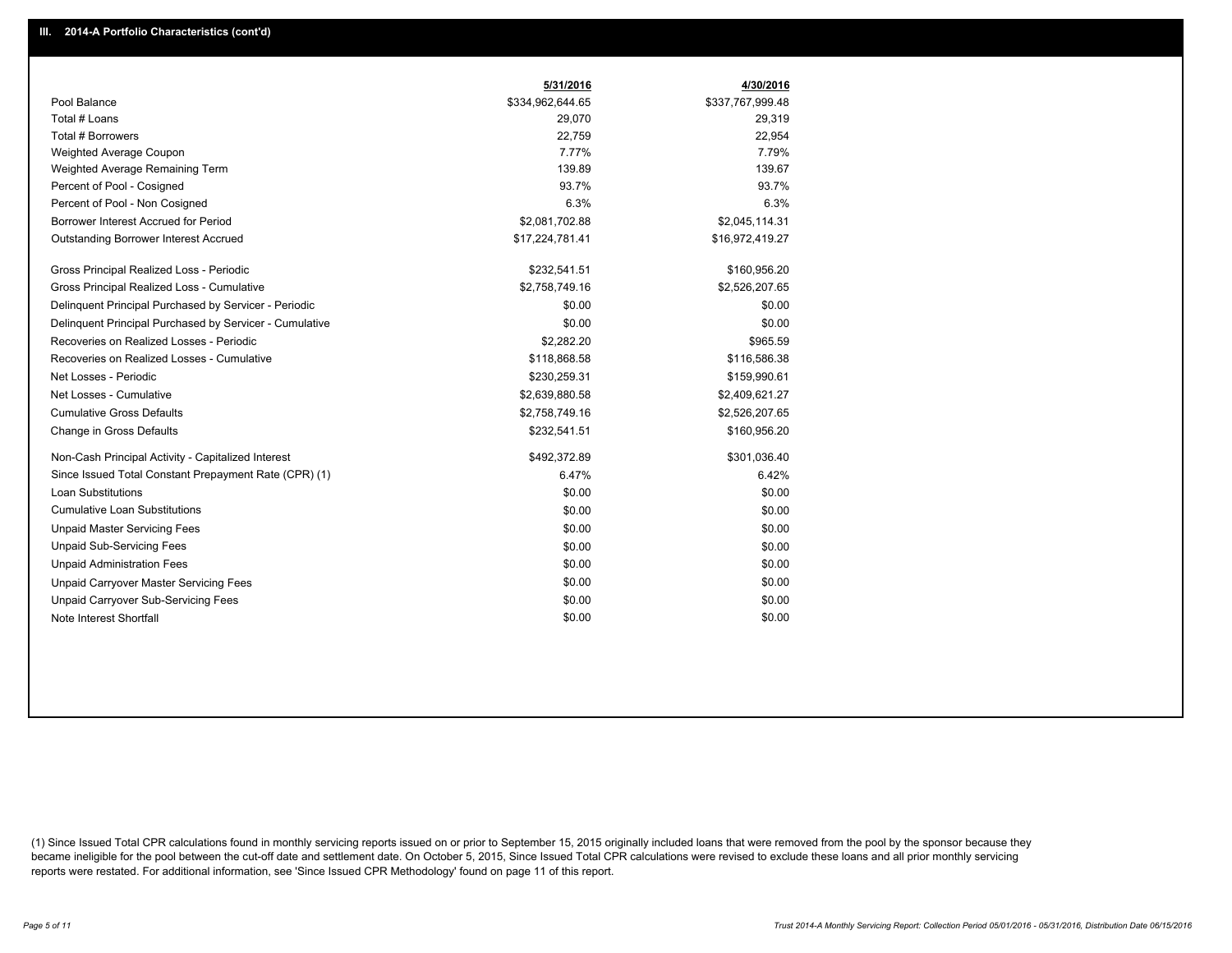## **IV. 2014-A Portfolio Statistics by Loan Program**

|                                                 | Weighted<br><b>Average Coupon</b>                               | # LOANS | <b>\$ AMOUNT</b> | $%$ *    |  |
|-------------------------------------------------|-----------------------------------------------------------------|---------|------------------|----------|--|
| - Smart Option Deferred Loans                   | 8.20%                                                           | 13,560  | \$140,016,167.01 | 43.862%  |  |
| - Smart Option Fixed Pay Loans                  | 7.80%                                                           | 8,584   | \$112,129,856.52 | 35.126%  |  |
| - Smart Option Interest-Only Loans              | 6.77%                                                           | 6,926   | \$67,076,877.39  | 21.013%  |  |
| - Other Loan Programs                           | 0.00%                                                           | 0.00    | \$0.00           | 0.000%   |  |
| <b>Total</b>                                    | 7.77%                                                           | 29,070  | \$319,222,900.92 | 100.000% |  |
| Prime Indexed Loans -- Monthly Reset Adjustable |                                                                 |         | \$0.00           |          |  |
|                                                 | Prime Indexed Loans -- Monthly Reset Non-Adjustable<br>\$0.00   |         |                  |          |  |
|                                                 | Prime Indexed Loans -- Quarterly Reset Adjustable<br>\$0.00     |         |                  |          |  |
|                                                 | Prime Indexed Loans -- Quarterly Reset Non-Adjustable<br>\$0.00 |         |                  |          |  |
| Prime Indexed Loans -- Annual Reset             |                                                                 |         | \$0.00           |          |  |
| T-Bill Indexed Loans                            |                                                                 |         | \$0.00           |          |  |
| Fixed Rate Loans                                |                                                                 |         | \$46,926,754.70  |          |  |
| <b>LIBOR Indexed Loans</b>                      |                                                                 |         | \$288,035,889.95 |          |  |
|                                                 |                                                                 |         |                  |          |  |

\* Note: Percentages may not total 100% due to rounding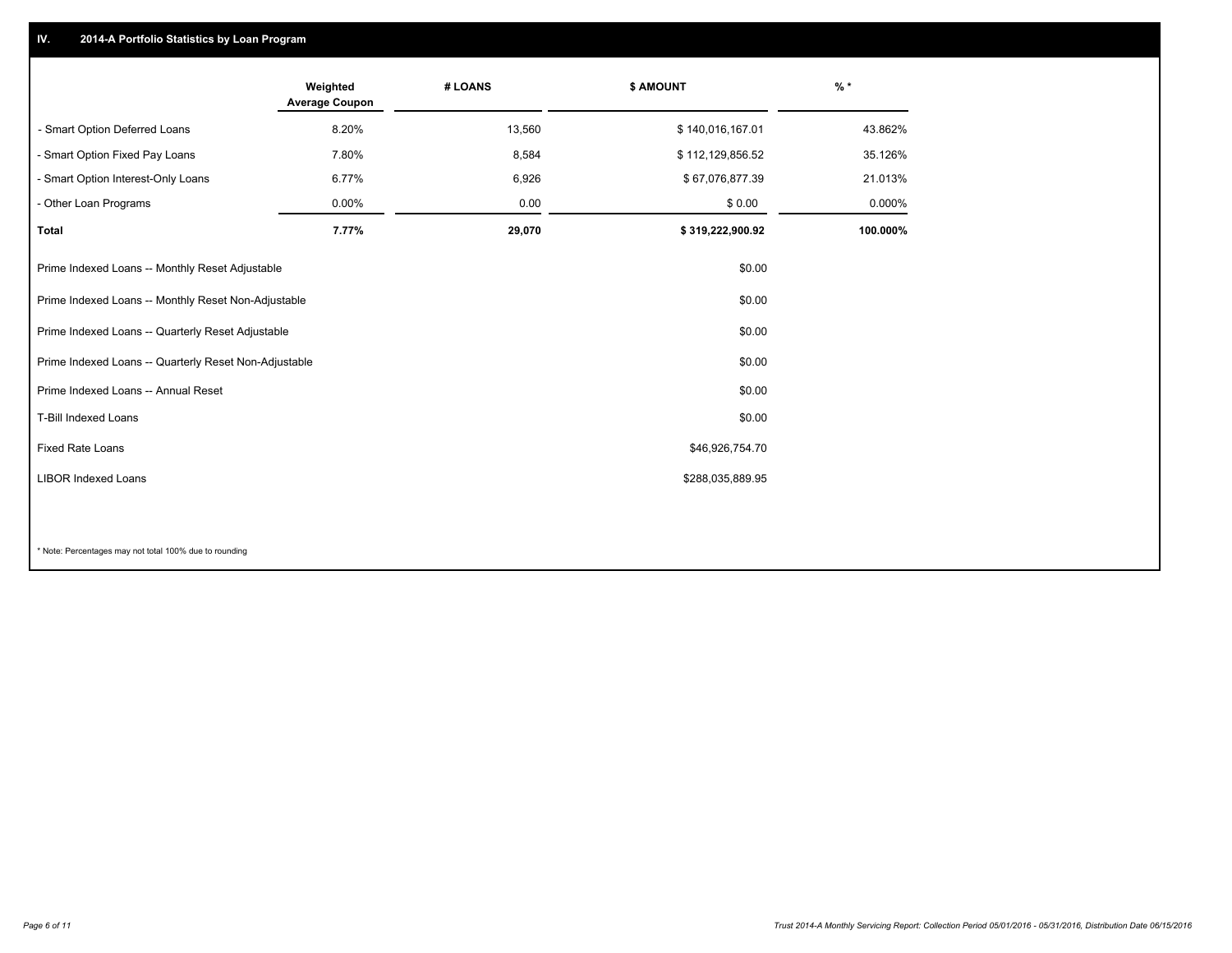| v. | 2014-A Reserve Account and Principal Distribution Calculations                                                                                                                                     |  |                  |  |  |  |  |
|----|----------------------------------------------------------------------------------------------------------------------------------------------------------------------------------------------------|--|------------------|--|--|--|--|
| А. | <b>Reserve Account</b>                                                                                                                                                                             |  |                  |  |  |  |  |
|    | Specified Reserve Account Balance                                                                                                                                                                  |  | \$958,735.00     |  |  |  |  |
|    | Actual Reserve Account Balance                                                                                                                                                                     |  | \$958,735.00     |  |  |  |  |
| В. | <b>Principal Distribution Amount</b>                                                                                                                                                               |  |                  |  |  |  |  |
|    | Class A Notes Outstanding<br>j.                                                                                                                                                                    |  | \$234,569,709.26 |  |  |  |  |
|    | Pool Balance<br>ii.                                                                                                                                                                                |  | \$334,962,644.65 |  |  |  |  |
|    | iii.<br>First Priority Principal Distribution Amount (i - ii)                                                                                                                                      |  | \$0.00           |  |  |  |  |
|    | Class A and B Notes Outstanding<br>iv.                                                                                                                                                             |  | \$270,569,709.26 |  |  |  |  |
|    | First Priority Principal Distribution Amount<br>V.                                                                                                                                                 |  | \$0.00           |  |  |  |  |
|    | Pool Balance<br>vi.                                                                                                                                                                                |  | \$334,962,644.65 |  |  |  |  |
|    | Specified Overcollateralization Amount<br>vii.                                                                                                                                                     |  | \$100,488,793.40 |  |  |  |  |
|    | viii. Regular Principal Distribution Amount (iv - v) - (vi - vii)                                                                                                                                  |  | \$36,095,858.01  |  |  |  |  |
|    | Notes Outstanding<br>ix.                                                                                                                                                                           |  | \$312,569,709.26 |  |  |  |  |
|    | First Priority Principal Distribution Amount<br>х.                                                                                                                                                 |  | \$0.00           |  |  |  |  |
|    | Regular Principal Distribution Amount<br>xi.                                                                                                                                                       |  | \$36,095,858.01  |  |  |  |  |
|    | Available Funds (after payment of waterfall items A through J) *                                                                                                                                   |  |                  |  |  |  |  |
|    | xii.                                                                                                                                                                                               |  | \$0.00           |  |  |  |  |
|    | xiii. Additional Principal Distribution Amount (min(ix - x - xi, xiii))                                                                                                                            |  | \$0.00           |  |  |  |  |
|    | * Represents 50% of value if the principal balance of the notes is greater than 10% of initial principal balance of the notes or the Class A and Class B note are reduced to 0, otherwise the full |  |                  |  |  |  |  |

value is shown.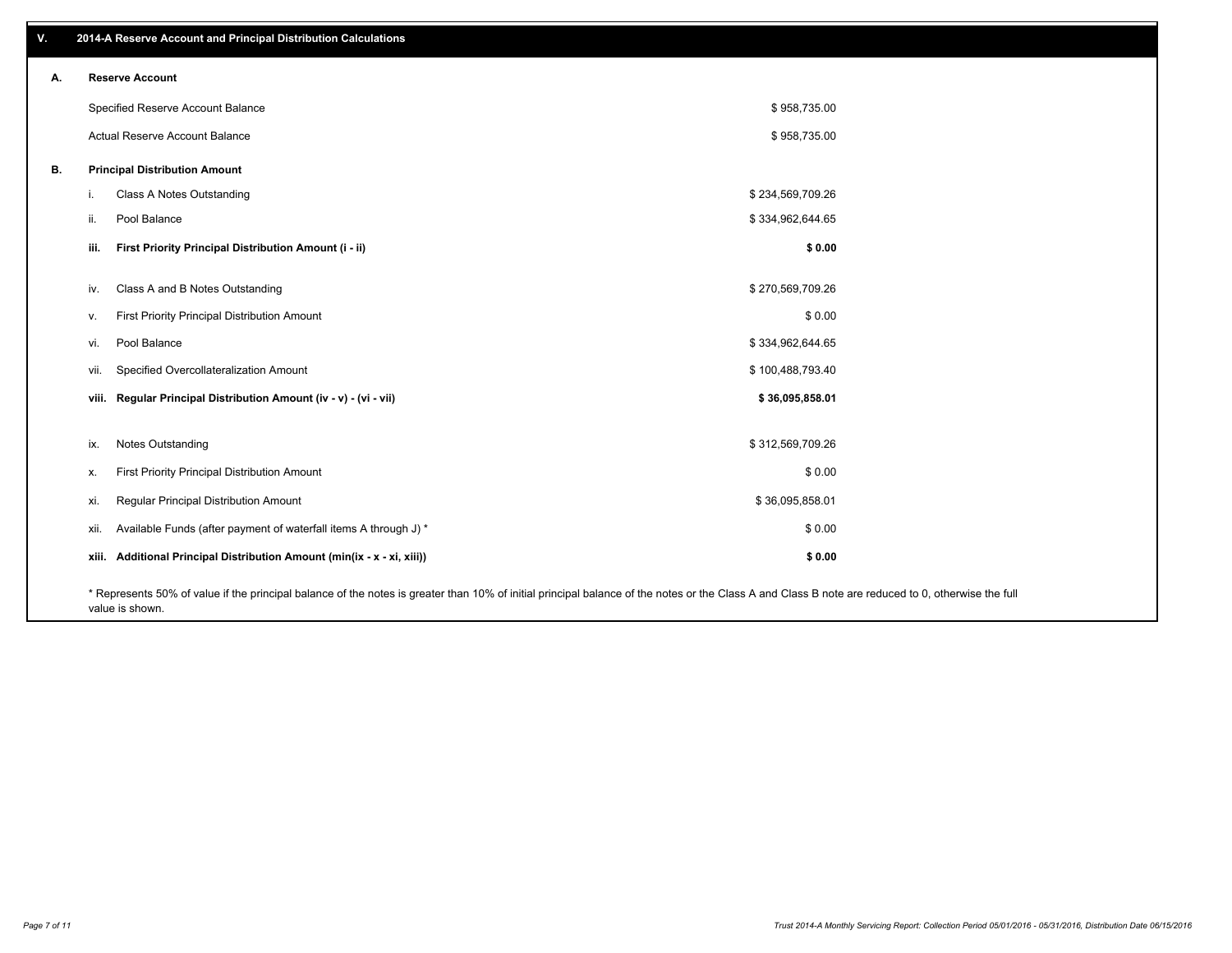| VI. |  | 2014-A Waterfall for Distributions |  |  |  |
|-----|--|------------------------------------|--|--|--|
|-----|--|------------------------------------|--|--|--|

|              |                                                                                        | Paid             | <b>Funds Balance</b> |
|--------------|----------------------------------------------------------------------------------------|------------------|----------------------|
|              | <b>Total Available Funds</b>                                                           |                  | \$4,575,874.21       |
| A            | <b>Trustee Fees</b>                                                                    | \$0.00           | \$4,575,874.21       |
| B            | i. Master Servicing Fees                                                               | \$13,459.75      | \$4,562,414.46       |
|              | ii. Sub-Servicing Fees                                                                 | \$202,834.04     | \$4,359,580.42       |
| C            | i. Administration Fees                                                                 | \$6,667.00       | \$4,352,913.42       |
|              | ii. Unreimbursed Administrator Advances plus any Unpaid                                | \$0.00           | \$4,352,913.42       |
| D            | Class A Noteholders Interest Distribution Amount                                       | \$381,042.55     | \$3,971,870.87       |
|              | <b>First Priority Principal Payment</b>                                                | \$0.00           | \$3,971,870.87       |
| E<br>F       |                                                                                        |                  |                      |
|              | Class B Noteholders Interest Distribution Amount                                       | \$120,000.00     | \$3,851,870.87       |
| G            | Class C Noteholders Interest Distribution Amount                                       | \$157,500.00     | \$3,694,370.87       |
| H            | <b>Reinstatement Reserve Account</b>                                                   | \$0.00           | \$3,694,370.87       |
| $\mathbf{I}$ | Regular Principal Distribution                                                         | \$3,694,370.87   | \$0.00               |
| J            | i. Carryover Master Servicing Fees                                                     | \$0.00           | \$0.00               |
|              | ii. Carryover Sub-servicing Fees                                                       | \$0.00           | \$0.00               |
| K            | Additional Principal Distribution Amount                                               | \$0.00           | \$0.00               |
| L            | Unpaid Expenses of Trustee                                                             | \$0.00           | \$0.00               |
| М            | Unpaid Expenses of Administrator                                                       | \$0.00           | \$0.00               |
| N            | Remaining Funds to the Excess Distribution Certificateholder                           | \$0.00           | \$0.00               |
|              | <b>Waterfall Conditions</b>                                                            |                  |                      |
|              |                                                                                        |                  |                      |
|              | <b>Class C Noteholders' Interest Distribution Condition</b>                            |                  |                      |
|              | Pool Balance<br>i.                                                                     | \$334,962,644.65 |                      |
|              | ii.<br>Class A and B Notes Outstanding                                                 | \$270,569,709.26 |                      |
|              | Class C Noteholders' Interest Distribution Ratio (i / ii)<br>iii.                      | 123.80%          |                      |
|              | Minimum Ratio<br>iv.                                                                   | 110.00%          |                      |
|              | Is the Class C Noteholders' Interest Distribution Condition Satisfied (iii > iv)<br>ν. | Y                |                      |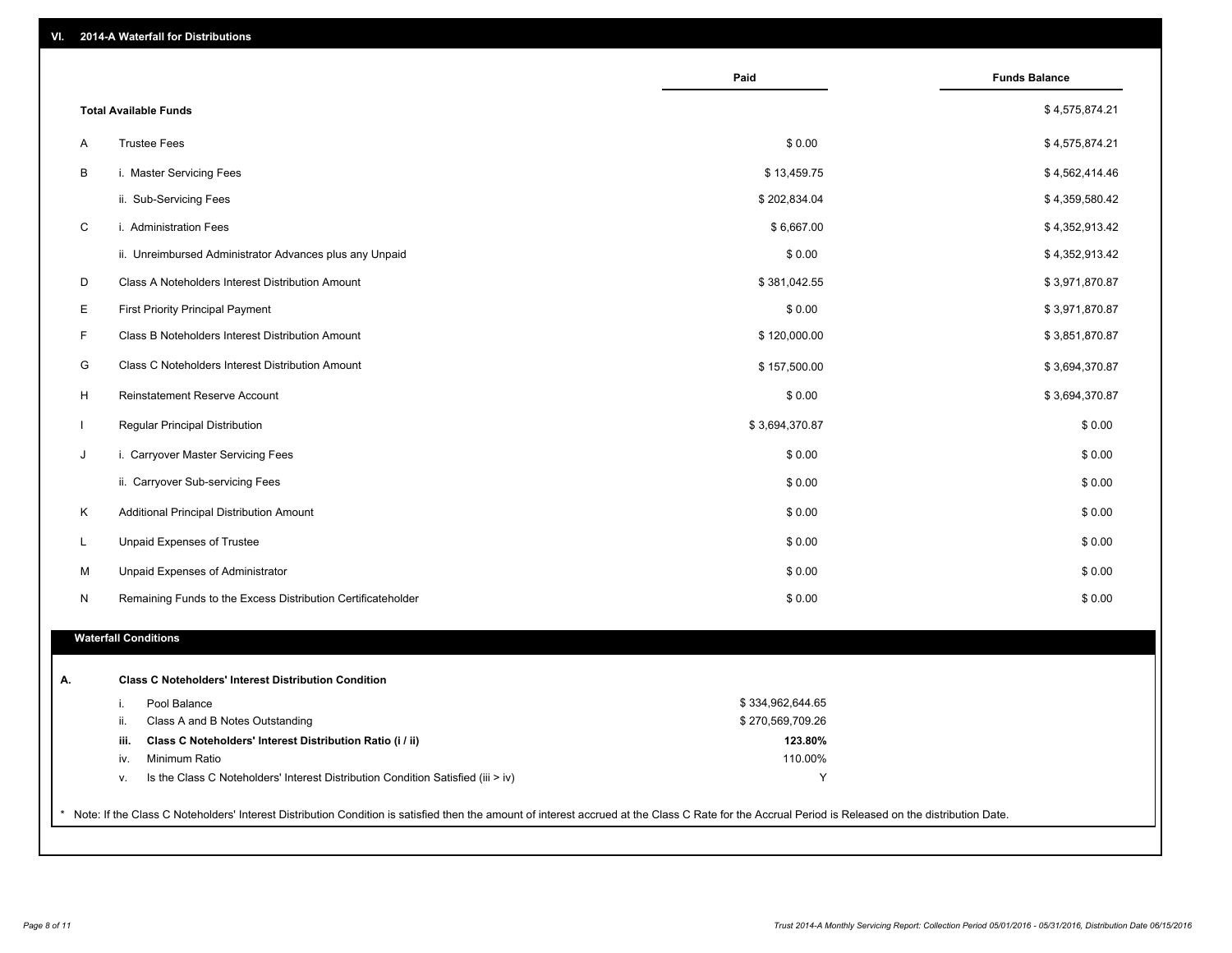| <b>Distribution Amounts</b>                                |                         |                         |                         |
|------------------------------------------------------------|-------------------------|-------------------------|-------------------------|
|                                                            | A1                      | A <sub>2</sub> A        | A <sub>2</sub> B        |
| Cusip/Isin                                                 | 784456AA3               | 784456AB1               | 784456AC9               |
| <b>Beginning Balance</b>                                   | \$48,569,709.26         | \$68,000,000.00         | \$68,000,000.00         |
| Index                                                      | <b>LIBOR</b>            | <b>FIXED</b>            | <b>LIBOR</b>            |
| Spread/Fixed Rate                                          | 0.50%                   | 3.05%                   | 1.15%                   |
| Record Date (Days Prior to Distribution)                   | 1 NEW YORK BUSINESS DAY | 1 NEW YORK BUSINESS DAY | 1 NEW YORK BUSINESS DAY |
| Accrual Period Begin                                       | 5/16/2016               | 5/15/2016               | 5/16/2016               |
| <b>Accrual Period End</b>                                  | 6/15/2016               | 6/15/2016               | 6/15/2016               |
| Daycount Fraction                                          | 0.08333333              | 0.08333333              | 0.08333333              |
| Interest Rate*                                             | 0.93445%                | 3.05000%                | 1.58445%                |
| <b>Accrued Interest Factor</b>                             | 0.000778708             | 0.002541667             | 0.001320375             |
| <b>Current Interest Due</b>                                | \$37,821.64             | \$172,833.33            | \$89,785.50             |
| Interest Shortfall from Prior Period Plus Accrued Interest | $\mathsf{\$}$ -         | $\mathcal{S}$ -         | $\mathsf{\$}$ -         |
| <b>Total Interest Due</b>                                  | \$37,821.64             | \$172,833.33            | \$89,785.50             |
| <b>Interest Paid</b>                                       | \$37,821.64             | \$172,833.33            | \$89,785.50             |
| <b>Interest Shortfall</b>                                  | $S -$                   | $\mathcal{S}$ -         | $$ -$                   |
| <b>Principal Paid</b>                                      | \$3,694,370.87          | $\mathsf{\$}$ -         | $S -$                   |
| <b>Ending Principal Balance</b>                            | \$44,875,338.39         | \$68,000,000.00         | \$68,000,000.00         |
| Paydown Factor                                             | 0.031308228             | 0.000000000             | 0.000000000             |
| <b>Ending Balance Factor</b>                               | 0.380299478             | 1.000000000             | 1.000000000             |

\* Pay rates for Current Distribution. For the interest rates applicable to the next distribution date, please see https://www.salliemae.com/about/investors/data/SMBabrate.txt.

**VII. 2014-A Distributions**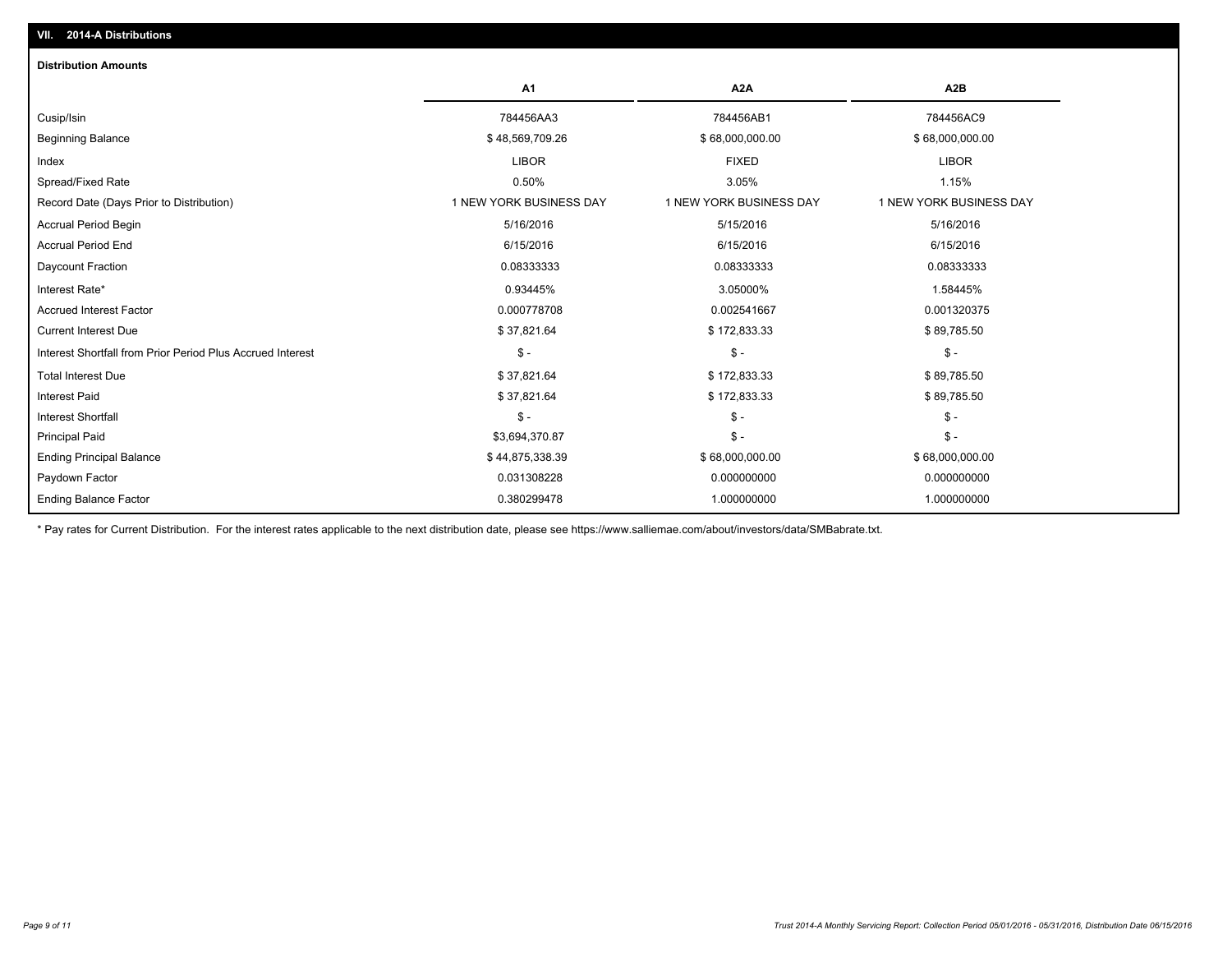| <b>Distribution Amounts</b>                                |                         |                         |                         |
|------------------------------------------------------------|-------------------------|-------------------------|-------------------------|
|                                                            | A3                      | в                       | С                       |
| Cusip/Isin                                                 | 784456AD7               | 784456AE5               | 784456AF2               |
| <b>Beginning Balance</b>                                   | \$50,000,000.00         | \$36,000,000.00         | \$42,000,000.00         |
| Index                                                      | <b>LIBOR</b>            | <b>FIXED</b>            | <b>FIXED</b>            |
| Spread/Fixed Rate                                          | 1.50%                   | 4.00%                   | 4.50%                   |
| Record Date (Days Prior to Distribution)                   | 1 NEW YORK BUSINESS DAY | 1 NEW YORK BUSINESS DAY | 1 NEW YORK BUSINESS DAY |
| <b>Accrual Period Begin</b>                                | 5/16/2016               | 5/15/2016               | 5/15/2016               |
| <b>Accrual Period End</b>                                  | 6/15/2016               | 6/15/2016               | 6/15/2016               |
| Daycount Fraction                                          | 0.08333333              | 0.08333333              | 0.08333333              |
| Interest Rate*                                             | 1.93445%                | 4.00000%                | 4.50000%                |
| <b>Accrued Interest Factor</b>                             | 0.001612042             | 0.003333333             | 0.003750000             |
| <b>Current Interest Due</b>                                | \$80,602.08             | \$120,000.00            | \$157,500.00            |
| Interest Shortfall from Prior Period Plus Accrued Interest | $$ -$                   | $\mathsf{\$}$ -         | $\mathsf{\$}$ -         |
| <b>Total Interest Due</b>                                  | \$80,602.08             | \$120,000.00            | \$157,500.00            |
| <b>Interest Paid</b>                                       | \$80,602.08             | \$120,000.00            | \$157,500.00            |
| <b>Interest Shortfall</b>                                  | $\mathsf{\$}$ -         | $\mathcal{S}$ -         | $\mathsf{\$}$ -         |
| <b>Principal Paid</b>                                      | $S -$                   | $\mathsf{\$}$ -         | $S -$                   |
| <b>Ending Principal Balance</b>                            | \$50,000,000.00         | \$36,000,000.00         | \$42,000,000.00         |
| Paydown Factor                                             | 0.000000000             | 0.000000000             | 0.000000000             |
| <b>Ending Balance Factor</b>                               | 1.000000000             | 1.000000000             | 1.000000000             |
|                                                            |                         |                         |                         |

\* Pay rates for Current Distribution. For the interest rates applicable to the next distribution date, please see https://www.salliemae.com/about/investors/data/SMBabrate.txt.

**VII. 2014-A Distributions**